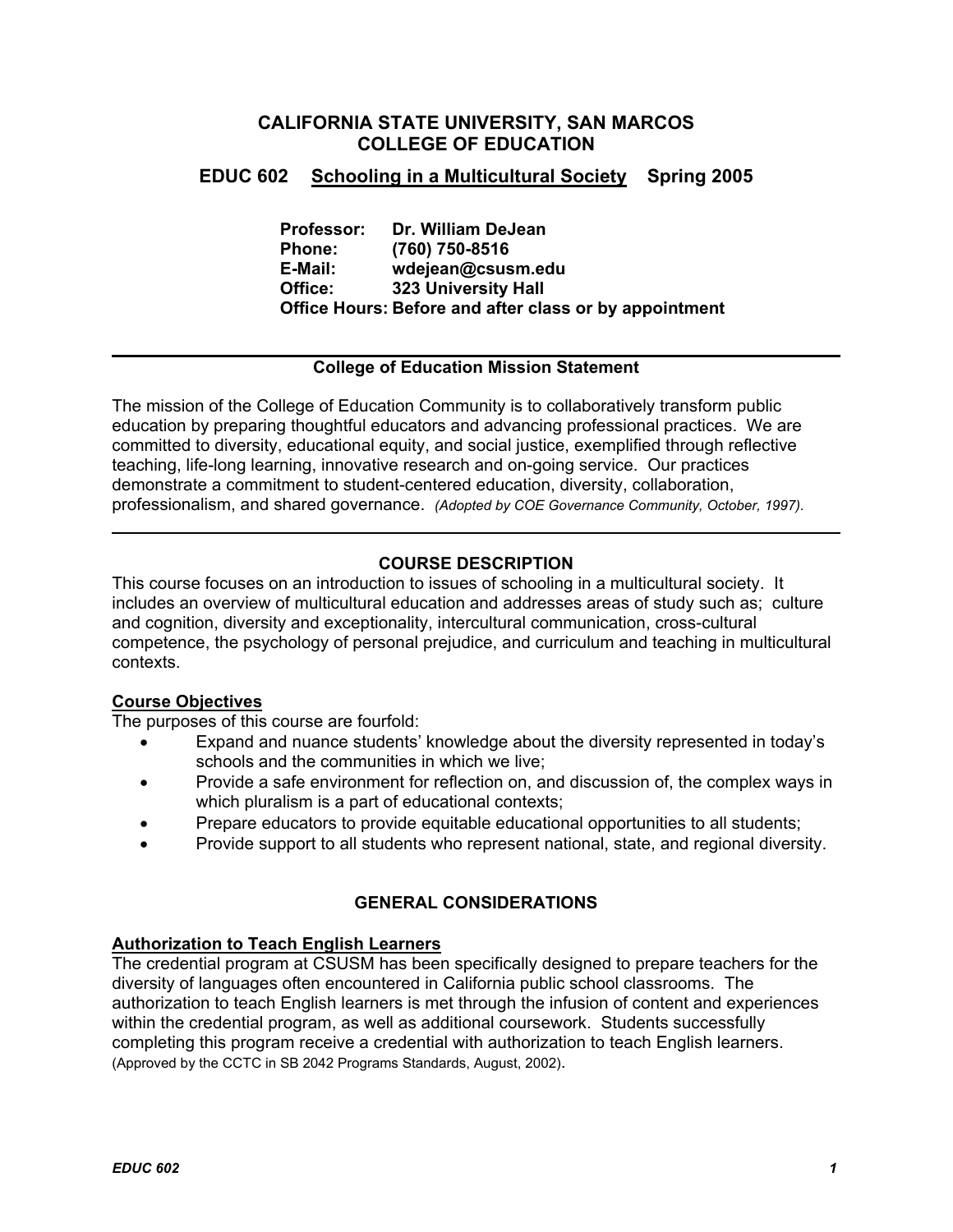# **Ability**

Every student has the right to equitable educational consideration and appropriate accommodation. Students having differing ability (mobility, sight, hearing, documented learning challenges, first language/English as a second language) are requested to contact the professor at the earliest opportunity. Every effort will be made to accommodate special needs. Students are reminded of the availability of Disabled Student Services, the Writing Center, technology assistance in the computer labs, and other student support services available as part of reasonable accommodation for special needs students.

Students are approved for services through the Disabled Student Services Office (DSS). This office is located in Craven Hall 5205, and can be contacted by phone at (760) 750-4905 or TTY (760) 750-4909. Students authorized by DSS to receive reasonable accommodations should meet with their instructor during office hours or, in order to ensure confidentiality, in a more private setting.

#### **College of Education Attendance Policy**

Due to the dynamic and interactive nature of courses in the College of Education, all students are expected to attend all classes and participate actively. At a minimum, students must attend more than 80% of class time, or s/he **may not receive a passing grade** for the course at the discretion of the instructor. Individual instructors may adopt more stringent attendance requirements. Should the student have extenuating circumstances, s/he should contact the instructor as soon as possible. (*Adopted by the COE Governance Community, December, 1997*). \* Please note, attendance for half of a class session is recorded as half credit.

#### **COURSE REQUIREMENTS**

*NOTE: I RESERVE THE RIGHT TO CHANGE, ADD TO, OR DELETE ANY MATERIAL OR ASSIGNMENT FROM THE COURSE.*

This course is structured as a graduate-level seminar. The success of a seminar is dependent upon each and every participant being prepared. My role will be to "facilitate" and to intervene as necessary to prompt a topic. I do not intend to lecture each week, or to be the focus of the class. You will work to develop your **knowledge base** through the readings, discussions and presentations.

#### **Required Texts**

Howard, G. (1999). *We Can't Teach What We Don't Know: White Teachers, Multiracial*  Schools. New York, NY: Teachers College Press. **ISBN 0-8077-3801-8** 

Nieto, S. (2003). *What Keeps Teachers Going?* New York, NY: Teachers College Press. ISBN 0-8077-4311-9

Pang, V. (2001). *Multicultural Education*: *A Caring-Centered, Reflective Approach* New York, NY: McGraw-Hill Higher Education. ISBN 0-07-236953-1

Wink, J. (2000). *Critical Pedagogy: Notes From the Real World*. New York, NY: Addision-Wesley Longman. The same state of the state of the ISBN 0-8013-3257-5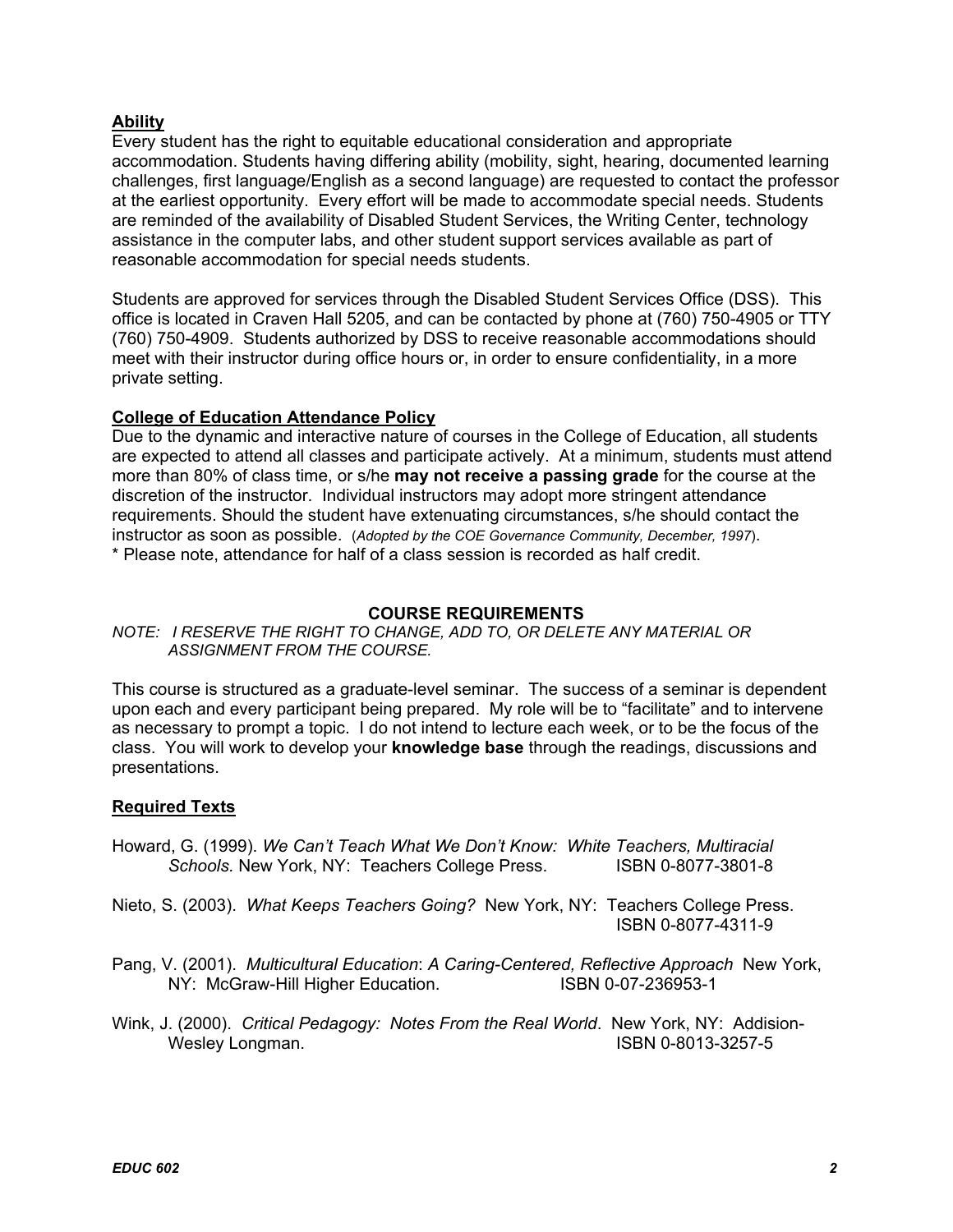## **Grading Policy**

All assignments are due on the dates indicated below. Assignments turned in late will not receive full credit. Please manage your time and plan accordingly. Assignments must be typewritten, double-spaced and with standard margins unless completed in class. It is expected that all assignments will reflect university level composition.

The following grading scale will be used:

| 93 – 100 | A:    | $83 - 87$ | B:      |
|----------|-------|-----------|---------|
| 90 – 92  | – A∹: | $80 - 82$ | В-      |
| 88 - 89  | – B+: | 79-below  | Failing |

# **DESCRIPTION OF ASSIGNMENTS**

# 1. Attendance and Class Participation **10 10** points

You are expected to attend all class sessions and participate actively in discussions and activities. In order to do so, you are expected to complete all required readings by the assigned date. *Missing more than one class session will result in the reduction of your grade.* Being consistently late and/or leaving class early can also lower your grade. These measures should not be considered punitive, as students are expected to establish appropriate personal, academic, and career-ladder priorities. Therefore, these measures should be viewed as taking appropriate individual responsibility for one's own learning in a democratic, collaborative and reciprocal-learning environment.

## **2. Discussion Leader 20 points**

Individually or in pairs, students will lead a class discussion on assigned readings, choosing the aspects they wish to highlight in the readings for the discussion. *Each student or pair of students will turn in written questions they will use to lead their discussion.* Students may be asked to be discussion leaders multiple times during the semester (approximately 30 minutes).

# **DUE: Throughout the semester**

# **3. "Hot Topics" in Education 20 points**

Each student will have the opportunity to present a "hot topic" in education of his/her choosing to the class. Each student will present their topic and then guide a short discussion with the class (approximately 15 minutes). **DUE: Throughout the semester** 

# **4. Multicultural Resources / Annotated Bibliographies 30 points**

Students will work individually or in pairs to collect multicultural resources related to your area of emphasis. The multicultural resources you collect can be used as a basis for your thesis or project, or can focus on a specified topic which you and your colleagues can use in your classrooms, schools, and communities. Students will write an annotated bibliography for each resource using APA-style reference format, and including a brief summary. Each student will collect 5-6 resources (minimum), and share his/her annotations with everyone in the class (either electronically or in hardcopy). Each student or pair will prepare a 20-30 minute presentation and discussion for the class based on the selected resources.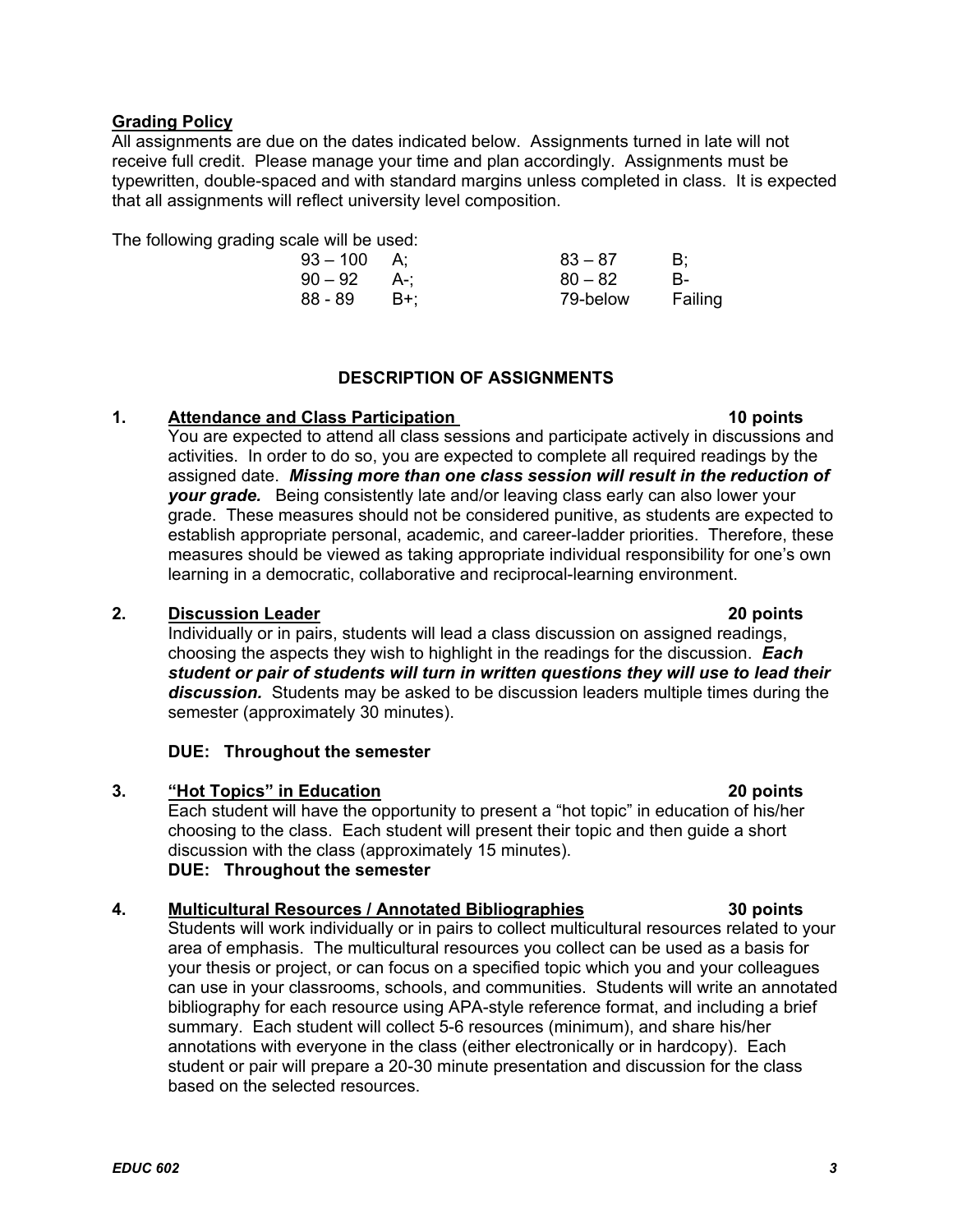# **5. Critical Pedagogy/Social Justice Action Plan 20 points**

Your final project is to develop an individual professional action that specifically addresses your new understandings of critical pedagogy in relation to schooling in a multicultural society. Hopefully our readings of critical pedagogy will bring to the table new questions and concerns about your classroom, your students, your school, your district, or your overall professional work. Based on these questions, develop a specific action plan that you could enact in your professional role.

Your action plan will be broken up into two parts. The first will be a 2-3 page action plan **proposal** based on our discussions of critical pedagogy. Your final product will consist of a 2-3 page **final paper** discussing this action plan. Our final session will consist of a presentation of these action plans.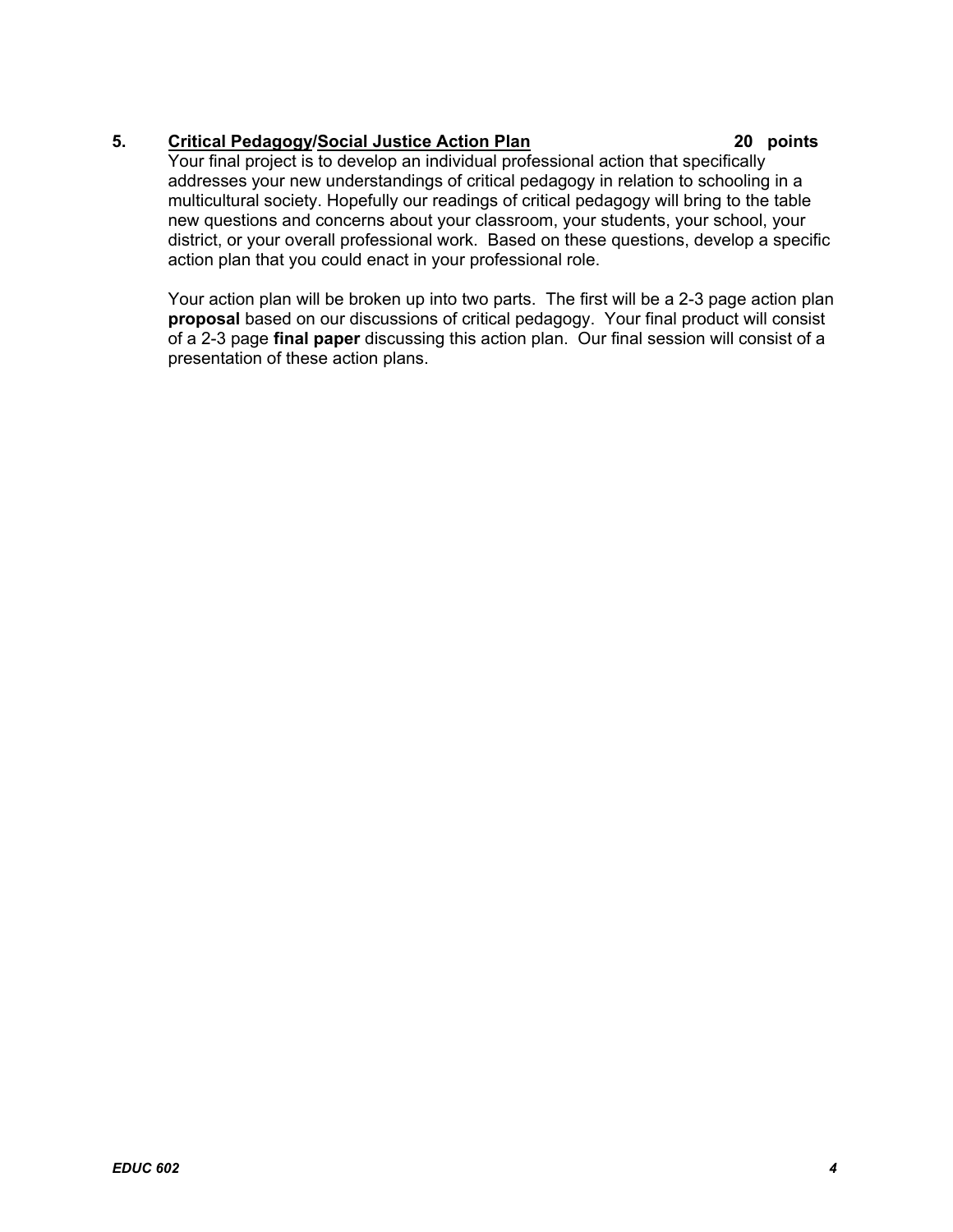#### **WEEKLY READINGS / TOPICS**

#### **NOTE: Assigned readings MUST be brought to ALL class sessions.**

## **Jan. 18 Multicultural Education: Issues and Concepts**

Introductions / Syllabus Overview/Community Building/Key Concepts Reviewed and Explored **Please download the syllabus from the COE Website** 

#### **Jan 25 White Teachers, Multiracial Schools**

*Due* Howard: Chapters 1-3

**Feb 1 White Teachers, Multiracial Schools** 

White Privilege Expressing and Respecting Multiple Perspectives

*Due* Howard: Chapters 4-7

#### **Feb 8 White Teachers, Multiracial Schools**

Personal Approaches to Teaching Teaching students from Diverse Backgrounds

*Due* Wink: Chapters 1-3

#### **Hot Topics Presentations**

**Feb 15 Critical Pedagogy** 

Critical Pedagogy – What is it?

*Due* Wink: Chapters 4-5

#### **Hot Topics Presentations**

| <b>Critical Pedagogy</b> |
|--------------------------|
|                          |
|                          |

Critical Pedagogy – Putting Theory into Action

*Due* Pang: Chapters 1-4

#### **Hot Topics Presentations**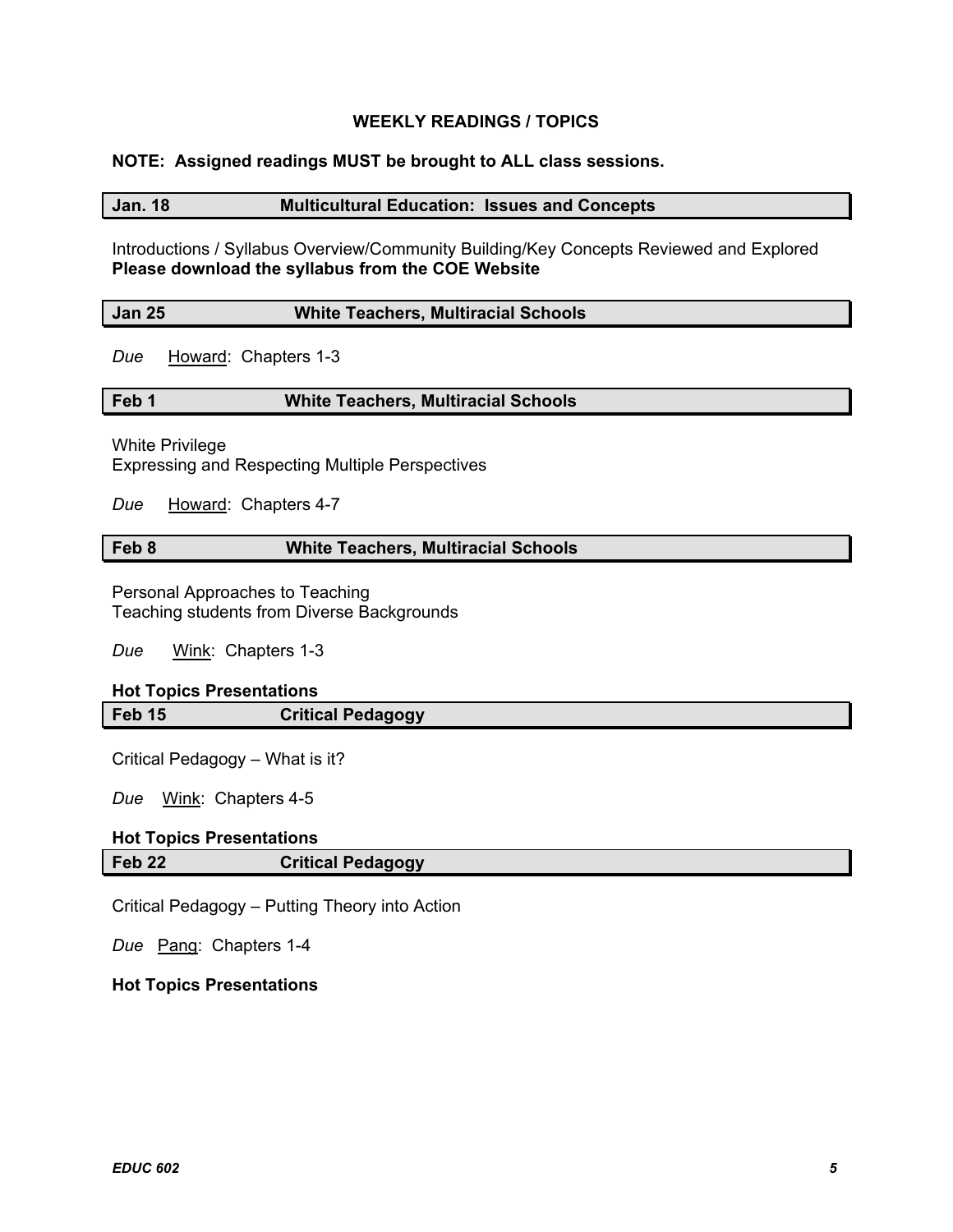## **March 1 Teaching for Social Justice**

Teaching as a Political Act Color Blindness

*Due* Pang: Chapters 5-8

#### **Hot Topics Presentations**

#### **March 8 Teaching for Social Justice**

How to Teach for Social Justice

*Due Pang:* Chapters 9-11

# **Hot Topics Presentations**

# **March 15 Teaching for Social Justice**

Multiple Perspectives of Multicultural Education *Due:* Nieto: Chapters 1-3

#### **Critical Pedagogy/ Social Justice Action Plan Proposal Due**

# **March 22 Educational Equity**

Creating Equitable Classroom Environments Effective Teacher Practices

*Due:* Nieto: Chapters 4-6

#### **Hot Topics Presentations**

#### **March 28-April 1 Spring Break**

#### **April 5 Educational Equity**

Exploring Who We Are As Teachers

*Due:* Nieto: Chapters 7-9

#### **Hot Topics Presentations**

Prepare for Multicultural Resources/Annotated Bibliographies Presentations and Final Action Plan

#### **April 19 Research Week**

Multicultural Resources/Annotated Bibliographies Presentations